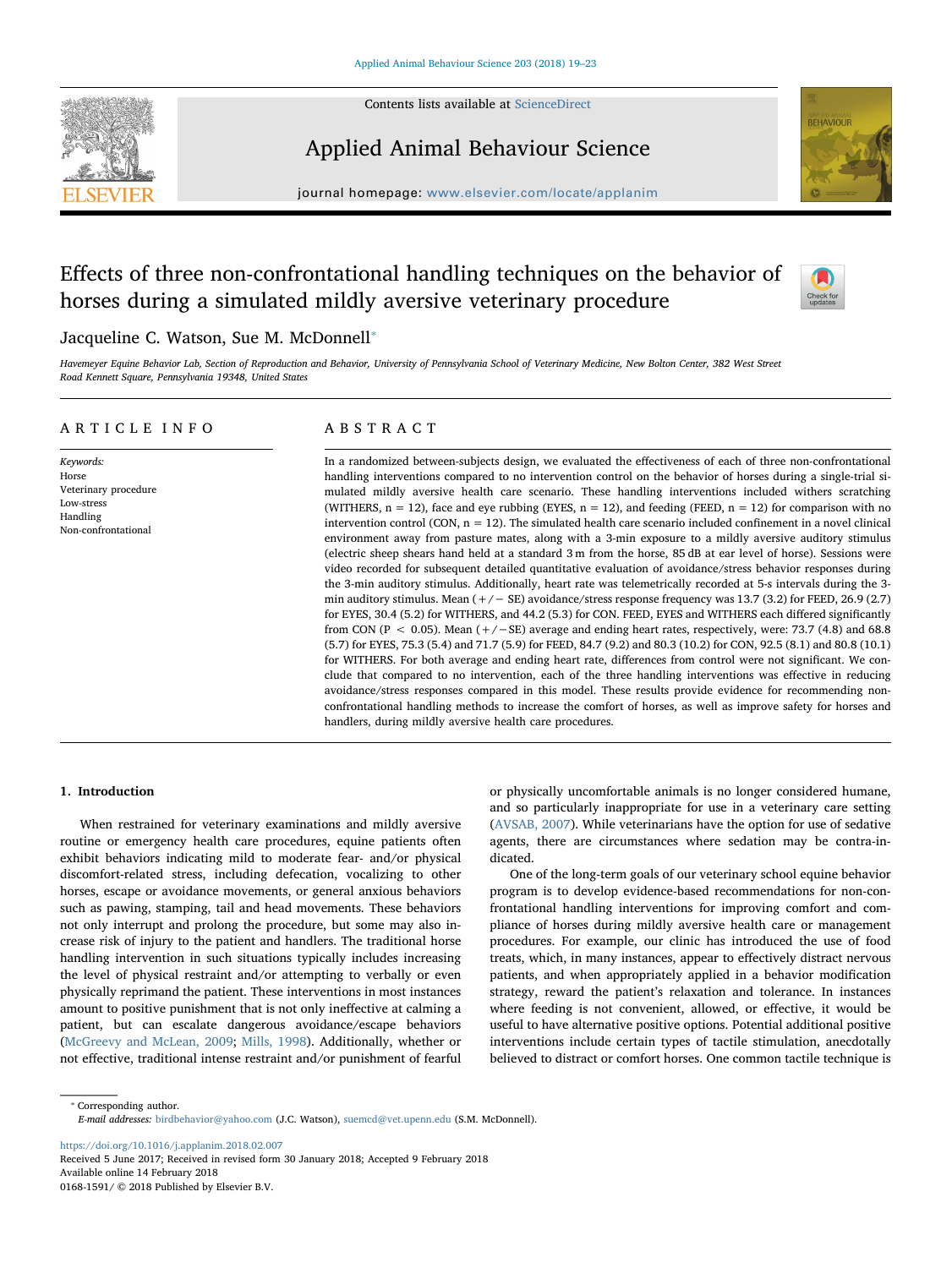<span id="page-1-0"></span>

Fig. 1. Three handling interventions: FEED, scratching WITHERS, rubbing EYES, compared with no intervention CONTROL used with horses during exposure to a simulated mildly aversive health care scenario.

scratching at the withers, or at other preferred mutual grooming sites of horses (chest, neck, or rump). Tactile stimulation in the form of scratching or massage at the withers has been shown to reduce heart rate [\(Feh and Mazières, 1993;](#page-3-1) [Normando et al., 2003;](#page-4-2) [McBride et al.,](#page-3-2) [2004\)](#page-3-2). Another technique involves rubbing of the face, particularly around the eyes and forehead, in a manner meant to be distracting and/ or soothing. Neither of these tactile stimulation techniques, nor administration of food treats have been critically evaluated in a veterinary restraint and procedure situation.

The general design of the work reported here included a randomized between-subjects comparison of the effect of each of three positive handling interventions (feeding, scratching withers, rubbing eyes) and control (handler standing calmly at shoulder without interacting with the horse) on the number of avoidance/stress responses as well as average and ending heart rates during exposure to a standard mildly aversive auditory stimulus in a simulated veterinary care scenario. Our hypothesis was that each of the three interventions would result in fewer avoidance/stress behavior responses and lower heart rate measures compare to control.

## 2. Methods

## 2.1. Subjects

Forty-eight horses (29 mares, 1 gelding of various breeds) and ponies (13 mares, 5 geldings of various breeds and sizes), ranging in age from 2 to 23 years, served as subjects. These animals had been resident for variable durations, from less than one month to as long as several years, at the University of Pennsylvania School of Veterinary Medicine, New Bolton Center, for teaching and research purposes. The horses and one pony had been acquired as donations to the University for use as veterinary school teaching animals or as embryo transfer recipients. The remaining ponies had been resident since birth. All were kept in pasture herds with free-access to water, and natural forage and/or hay provided as needed. All animal procedures were approved by the University of Pennsylvania Institutional Animal Care and Use

Committee, following federal animal care and use guidelines.

## 2.2. Simulated veterinary procedure

Personnel included one technician (JCW) who did all of the animal handling and one assistant (SMM) who operated the video recording and auditory stimulus devices. Each subject was hand-led individually by the technician from its pasture enclosure to a clinical or examination room or area. An elastic girth band with heart rate monitor (Polar™ Equine Heart Rate Monitor with ProTrainer 5™ Equine Software, Polar Electro Oy, Kempele, Finland) was snugly fitted just caudal to the withers. Electrode gel (Spectra ® 360 Electrogel, Parker Laboratories, Inc., Fairfield, New Jersey, USA) was liberally applied to the hair coat under each of the two heart rate sensors. In some instances of heavy winter hair coat, water was applied before the gel in order to establish adequate conductivity. Depending upon the animal's experience and comfort with examination, it was then either placed in an examination stocks ( $n = 40$ ), tethered ( $n = 4$ ), or hand-held using the lead as a sliding tether ( $n = 4$ ). These restraint conditions were balanced across intervention assignments. Immediately thereafter, the subject was exposed for a period of 3 min to a novel loud sharp sounding (85 dB at ear level of the horse) electric sheep shears (Sunbeam<sup>®</sup> Stewart Clipmaster<sup>®</sup>, Model 510A Head, Sunbeam Corporation Chicago, Illinois, USA) handheld at a standard location at a distance of 3 m from the horse's head. This auditory stimulus was chosen because it was novel, mildly noxious, and could be presented in a controlled and consistent manner to all subjects. In preliminary trials, exposure of several other horses and ponies to this scenario resulted in behavior reaction and heart rate increase similar to that seen with mildly aversive healthcare procedures.

#### 2.3. Handling interventions

Each of the 48 subjects was assigned to one of four handling interventions (illustrated in [Fig. 1\)](#page-1-0), which included withers scratching (WITHERS,  $n = 12$ ), face and eye rubbing (EYES,  $n = 12$ ), feeding (FEED,  $n = 12$ ), and no intervention control (CON,  $n = 12$ ). The animal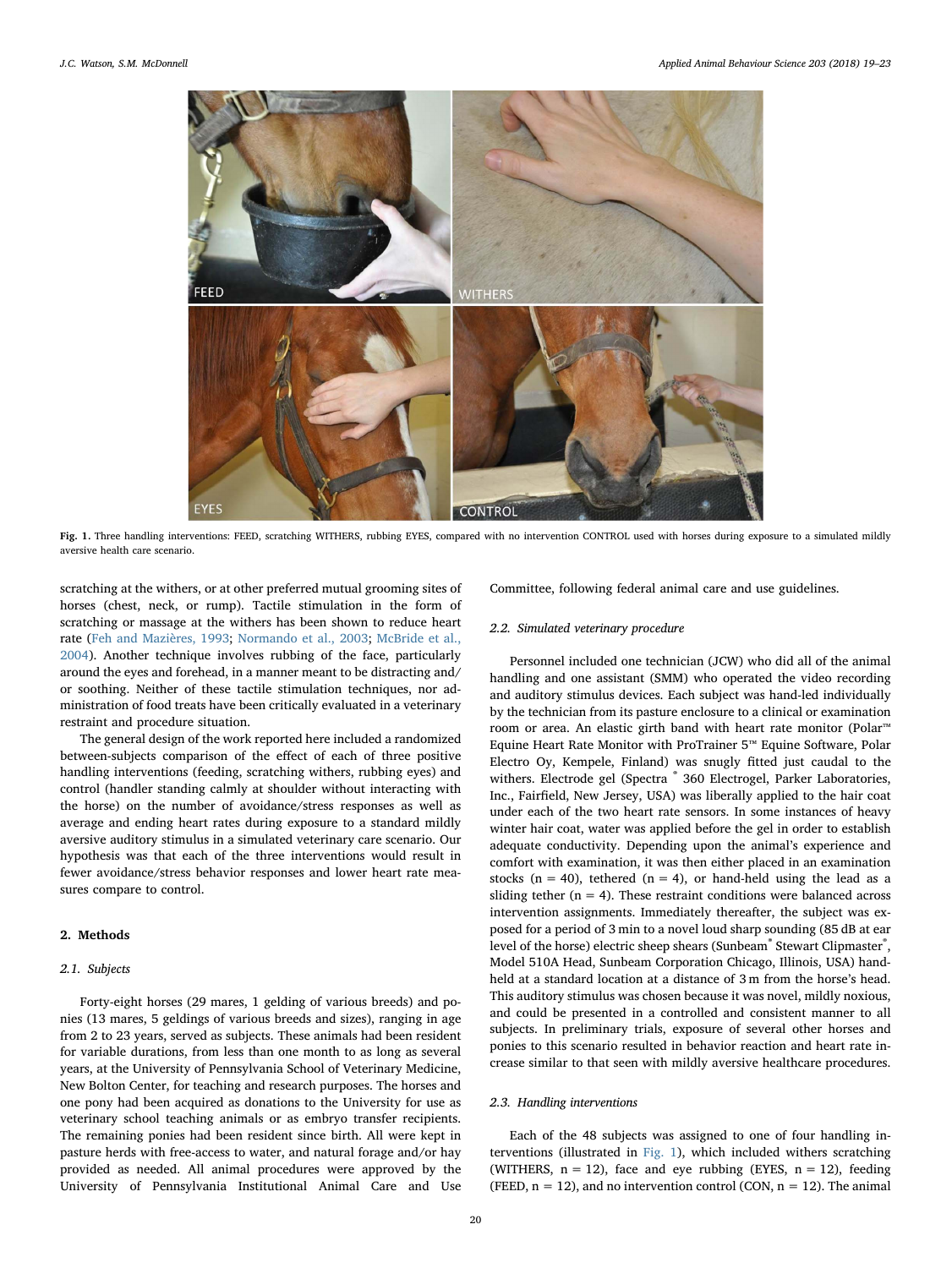work was done in a series of occasions over a period of four months. On each occasion, the subjects to be evaluated that day were each randomly assigned to one of the four groups, balancing across for order of evaluation, horses and ponies, mares and geldings.

During the 3-min auditory stimulus, the technician stood at the head or shoulder area of the animal holding the lead shank in one hand while performing the assigned intervention with the other. The auditory stimulus and the intervention started simultaneously.

For EYES, the technician stood quietly at the front and slightly to one side of the subject's head. Gently placing the hand just to the right of the midline of the face, with palm at approximately 7–8 o'clock below the right eye, the technician rubbed the fingers and palm over the eye, following the direction of the hair growth if possible, as if closing the eyelid. This was repeated slowly and rhythmically in a soothing manner several times on the right eye, before similarly rubbing the left eye, starting with palm at 4–5 o'clock below the left eye. This pattern of moving back and forth between, around, and over the eyes continued for the duration of the auditory stimulus.

For WITHERS, the technician stood to one side near the subject's shoulder, while using the finger nails of one hand to firmly scratch at the withers at a rate of approximately one 10-centimeter dorso-ventral stroke per second, attempting to simulate the rhythm and intensity of mutual grooming among herd mates [\(McDonnell, 2003](#page-4-3)).

For FEED, the technician stood at the head of the subject slightly to one side while feeding a palatable pelleted complete feed (Purina Equine Senior ® , Land O' Lakes Inc., Arden Hills, MN, USA) from a small rubber feed pan held with both hands, except when using one hand to replenish grain from a nearby source container.

For CON, the technician simply stood at the shoulder/head area of the subject with no intentional interaction with the subject.

#### 2.4. Heart rate measures

Heart rate estimates (beats per minute, bpm) included (1) average heart rate over the 3-min auditory stimulus (using 5-s interval averages obtained using the Polar ProTrainer 5™ Equine Software) as well as (2) ending heart rate (first 5-s reading after cessation of auditory stimulus).

#### 2.5. Subjective assessments at the time of each session

At the completion of each subject's session, the technician and assistant each independently assessed the subject using a numeric scale for relaxation  $(1 =$  relaxed versus  $5 =$  tense, with 0.5 increments) and for movement  $(1 =$  standing still versus  $5 =$  moving, with 0.5 increments). These impressions based on direct observations while handling or assisting were compared with similar subjective ratings subsequently derived from video recordings of the sessions. The purpose of these comparisons was to assess whether the handler and/or observer could appreciate in the moment whether or not the intervention was effective.

#### 2.6. Behavior measures derived from video recordings

Video recordings were viewed at real time by the technician, for as many repetitions as necessary to obtain the following measures. In preliminary trials this technician's intra-rater reliability for these measures exceeded our laboratory standard of r or rho > 0.85.

## 2.6.1. Avoidance/stress response frequency

Total number of avoidance/stress responses occurring during the 3 min auditory stimulus. Responses included head movements (toss, shake, pull away, nod, turn to either side or back), body movements (move forward, move backward, attempt to rear, buck, or turn around), lip licking/chewing (other than FEED), snorting, defecation, tail movements (slap against perineum, swish side-to-side), stomping or kicking, pawing, vocalizing (whinny), whole-body freezing ([McDonnell, 2003;](#page-4-3) [Young et al., 2012\)](#page-4-4).

#### 2.6.2. Relaxation rating

Subjective numeric rating scale,1 to 5 with 0.5 increments, with  $1$  = relaxed versus  $5$  = tense (rigid posture, tense muscles, tense facial muscles expression).

#### 2.6.3. Movement rating

Subjective numeric rating scale, 1–5 with 0.5 increments, with  $1 =$  standing still versus  $5 =$  moving (anxious fidgeting, problematic avoidance or escape movements).

## 2.7. Statistical analysis

Statistix 10 statistical software (Analytical Software, Tallahassee, Florida, USA) was used. For total avoidance/stress response frequencies, as well as for average and ending heart rates, one-way ANOVA with Dunnett's 2-sided multiple comparison procedures were used to evaluate differences between each intervention and CON. Homogeneity of variance was evaluated using Brown and Forsythe test procedures. Welch's Test for Mean Differences was applied when homogeneity of variance was suspected (for average and ending heart rates). Results are presented as mean  $+/-$  SE. For relaxation and movement rating scores from video evaluation, Kruskal-Wallis procedures were used to compare each of the handling intervention groups with control. A probability of less than 0.05 ( $P < 0.05$ ) was considered significant. Spearman rank order correlation procedures were used to evaluate association of the technician's and the assistant's ratings scored immediately following each session, as well as to evaluate the association of the technician's ratings scored immediately following each session with those scored during the subsequent quantitative evaluation from the video recorded session. Results are presented as median.

## 3. Results

### 3.1. Avoidance stress response frequency

Mean (+/− SE) avoidance/stress response frequency was 13.7 (3.2) for FEED, 26.9 (2.7) for EYES, 30.4 (5.2) for WITHERS, and 44.2 (5.3) for CON. Each of the three interventions differed significantly from CON (1-way ANOVA,  $F_{df3,44} = 8.72$ ,  $p < 0.0001$ , Dunnett's 2sided follow-up multiple comparisons with CON,  $P < 0.01$  for FEED and for EYES,  $P < 0.05$  for WITHERS).

#### 3.2. Heart rate measures

Mean (+/−SE) average and ending heart rates, respectively, were 73.7 (4.8) and 68.8 (5.7) for WITHERS, 75.3 (5.4) and 71.7 (5.9) for FEED, 84.7 (9.2) and 80.3 (10.2) for CON, and 92.5 (8.1) and 80.8 (10.1) for EYES. Differences among groups were not significant  $(P > 0.10$  for each).

#### 3.3. Relaxation and movement ratings

Median relaxation and movement rating scores obtained from the video evaluation were 3.0 and 2.75 for EYES, 3.0 and 3.0 for WITHERS, 1.75 and 1.75 for FEED, and 4.0 and 3.5 for CON. For both ratings, EYES and FEED differed significantly from CON (Kruskal-Wallis = 7.71 and 9.95, df 23,  $P < 0.05$ ).

Median relaxation and movement rating scores recorded by the technician immediately following each session were 4.0 and 3.5 for EYES, 2.5 and 2.25 for WITHERS, 1.75 and 1.75 for FEED, and 3.75 and 3 for CON. For relaxation, FEED differed significantly from CON (Kruskal-Wallis = 12.03, df 23,  $P < 0.05$ ). Values were correlated with the corresponding rating scores obtained during subsequent video evaluation, both for relaxation (rho = 0.85,  $p < 0.001$ ) and for movement (rho = 0.73,  $P < 0.001$ ).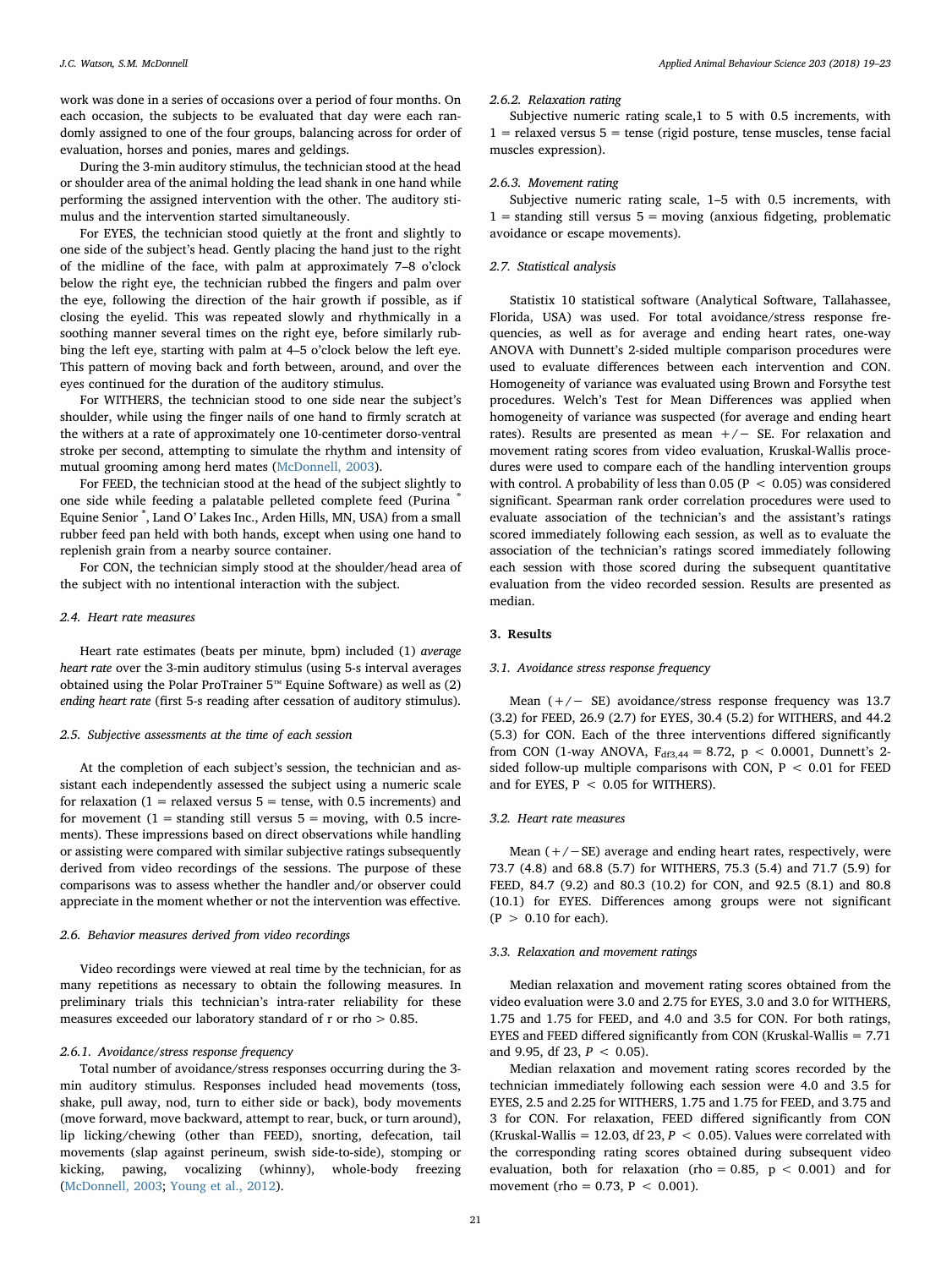Median relaxation and movement rating scores recorded by the assistant immediately following each session were 2.5 and 2.0 for EYES, 2.0 and 1.75 for WITHERS, 1.25 and 1.0 for FEED, and 3.75 and 2.75 for CON. FEED differed significantly from CON (Kruskal-Wallis = 14.54 and 12.86, DF = 23, P < 0.01).

The assistant's and the technician's rating scores recorded immediately following the sessions were positively correlated, both for relaxation (rho =  $0.80$ , P <  $0.001$ ) and for movement (rho =  $0.74$ ,  $P < 0.001$ ).

## 4. Discussion

In this model veterinary care scenario, each of three simple handling interventions resulted in fewer avoidance/stress responses. Feeding resulted in the lowest mean avoidance/stress response frequency, followed by eye rubbing and withers scratching.

Unexpectedly, in spite of these lower avoidance/stress response frequencies, none of the three interventions resulted in significantly lower average or ending heart rates than control. Heart rates at the start of recording were higher than expected, likely in response to entering the novel clinical area, application of the heart rate monitor girth, and confinement in stocks or cross-ties immediately before the start of heart rate recording. Variation in heart rates among subjects was also greater than expected based on preliminary trials. With this variation, and only 12 subjects per group, statistical power was insufficient to detect mild to moderate differences in heart rate. Our results contrast with those of previous studies showing that grooming by a human at a mutual grooming site lowered heart rates [\(Feh and Mazières, 1993;](#page-3-1) [Normando](#page-4-2) [et al., 2003\)](#page-4-2). However, several differences in design of these studies could explain the discrepant results. In the Feh and Mazières study, horse heart rates were near resting values and less variable among subjects (mean approximately 35 bpm with SE of approximately  $+/-1$ bpm) at the onset of their 3-min grooming and heart rate recording whereas they were higher in our study  $(79.0 +/-$  SE 4.4 bpm). Additionally, Feh and Mazières did not expose the horses to an aversive challenge. The [Normando et al. \(2003\)](#page-4-2) study protocol was more similar to our study in that the simulated mutual grooming was done with each subject isolated in a clinical room where they had previously experienced injections, which can be a source of stress. Their subjects were also fitted with a novel heart rate monitoring girth that emitted an audible signal every 5 s. Heart rates in their study were higher than normal resting rates, with an average of 52 bpm for control subjects, but still not as high as initial heart rates in our study.

By design, our handling intervention commenced simultaneously with the onset of the mildly aversive auditory stimulus, immediately after subjects were led from their pasture group into the clinical facility and fitted with heart rate girth. Our aim was to simulate the typical equine patient handling scenario, where the earliest that any handling intervention begins is at the start of the potentially aversive procedure. Most often, handling interventions are not applied until the horse begins to exhibit behaviors that are hindering performance of the procedure. It is reasonable to expect that additional benefit may result if the handling intervention was started in advance of a potentially aversive procedure, or even before entering the clinical setting, with the goal of achieving a near-resting heart rate and relaxation before imposing another procedure. In many instances, this would require outpatients to have a period of rest in a holding stall in order to recover from the arousal of transport and arrival at a clinical facility. In reality, this may not be practical. Ideally, for frequent, routine mildly aversive procedures, horses can be acclimated with positive reinforcement techniques. Of course, for the uncommon urgent care situations and aversive procedures, it would not be practical to train in advance of the need to perform such procedures.

Acceptance and implementation of alternate handling protocols likely depends heavily on recognition of effectiveness by personnel involved. For withers scratching and for feeding, the subjective impression at the time, for both the handling technician and the assistant, were consistent with the quantitative results obtained from video evaluation. This suggests that personnel will likely readily appreciate the effectiveness of those two interventions. For face and eye rubbing, it was our impression that a few individuals were bothered rather than soothed, at least initially. As the session progressed, some of these appeared less bothered and some eventually soothed, as if perhaps initially unfamiliar with the technique and/or sensitive to touching of the face. For feeding, while all appeared effectively distracted, some responded with anxious eating, aggressively "punching" their muzzle into the feed pan and bolting the feed, with head, neck and sometimes whole body movements that may complicate certain health care procedures. Based on this impression of individual variation in response to interventions, we speculate that for any particular horse a best technique may be identified empirically. With these observations in mind, it may be useful for horse caretakers to acclimate their horses to these and other positive handling interventions, and to evaluate relative effectiveness. Further work is planned to evaluate these and other techniques within individual horses for various specific types of procedures, and to evaluate benefit of acclimating individuals to each of the interventions to establish in advance which may appear most effective for the individual and the particular procedure.

Unfortunately, a common handling intervention with horses, both for routine care as well as veterinary care scenarios, involves application of restraint and/or verbal or physical reprimand. In rare instances severe restraint or punishment may be perceived as effective in the moment, but often heighten fear that can easily reach the level of "rigid freeze" or imminent "explosive escape" [\(Foster, 2017](#page-3-3); [McDonnell,](#page-4-5) [2017;](#page-4-5) [McGreevy and McLean, 2009](#page-4-0)). For obvious humane ethical and safety reasons, our design did not include comparison with those confrontational/punitive strategies. For similar reasons, our design did not include comparison with negative reinforcement or overshadowing strategies ([Foster, 2017\)](#page-3-3).

In conclusion, these results provide evidence supporting recommendation of feeding, eye rubbing, and withers scratching for increasing comfort and compliance of horses during mildly aversive health care procedures. Feeding consistently resulted in fewer problematic avoidance/stress responses, and was consistently recognized by the technician and the assistance as an effective distractor. Whenever possible, it would be recommended to offer feed during mildly aversive procedures. Further work should be done to evaluate additional nonconfrontational handling options.

#### Conflict of interest

The authors of this research declare no conflicts of interest, financial or otherwise.

#### Acknowledgements

This is a Dorothy Russell Havemeyer Project conducted at the Georgia and Philip Hofmann Center for Reproductive Studies at the University of Pennsylvania, School of Veterinary Medicine.

#### References

- <span id="page-3-0"></span>American Veterinary Society of Animal Behavior (AVSAB), 2007. Position Statement: The Use of Punishment for Behavior Modification in Animals. [https://avsab.org/wp](https://avsab.org/wp-content/uploads/2016/08/Punishment_Position_Statement-download_-_10-6-14.pdf)[content/uploads/2016/08/Punishment\\_Position\\_Statement-download\\_-\\_10-6-14.pdf](https://avsab.org/wp-content/uploads/2016/08/Punishment_Position_Statement-download_-_10-6-14.pdf) (Accessed January, 2018 from).
- <span id="page-3-1"></span>Feh, C., Mazières, J.D., 1993. Grooming at a preferred site reduces heart rate in horses. Anim. Behav. 46 (6), 1191–1194. <http://dx.doi.org/10.1006/anbe.1993.1309>.
- <span id="page-3-3"></span>[Foster, R., 2017. Understanding and implementing principles of learning in the equine](http://refhub.elsevier.com/S0168-1591(18)30071-6/sbref0015) [veterinary practice. In: Proceedings 2017 Annual AAEP Convention. November](http://refhub.elsevier.com/S0168-1591(18)30071-6/sbref0015) 17–[21, San Antonio, TX. pp. 255](http://refhub.elsevier.com/S0168-1591(18)30071-6/sbref0015)–261.
- <span id="page-3-2"></span>McBride, S., Hemmings, A., Robinson, K., 2004. A preliminary study on the effect of massage to reduce stress in the horse. J. Equine Vet. Sci. 76–81. [http://dx.doi.org/10.](http://dx.doi.org/10.1016/j.jevs.2004.01.014) [1016/j.jevs.2004.01.014](http://dx.doi.org/10.1016/j.jevs.2004.01.014).